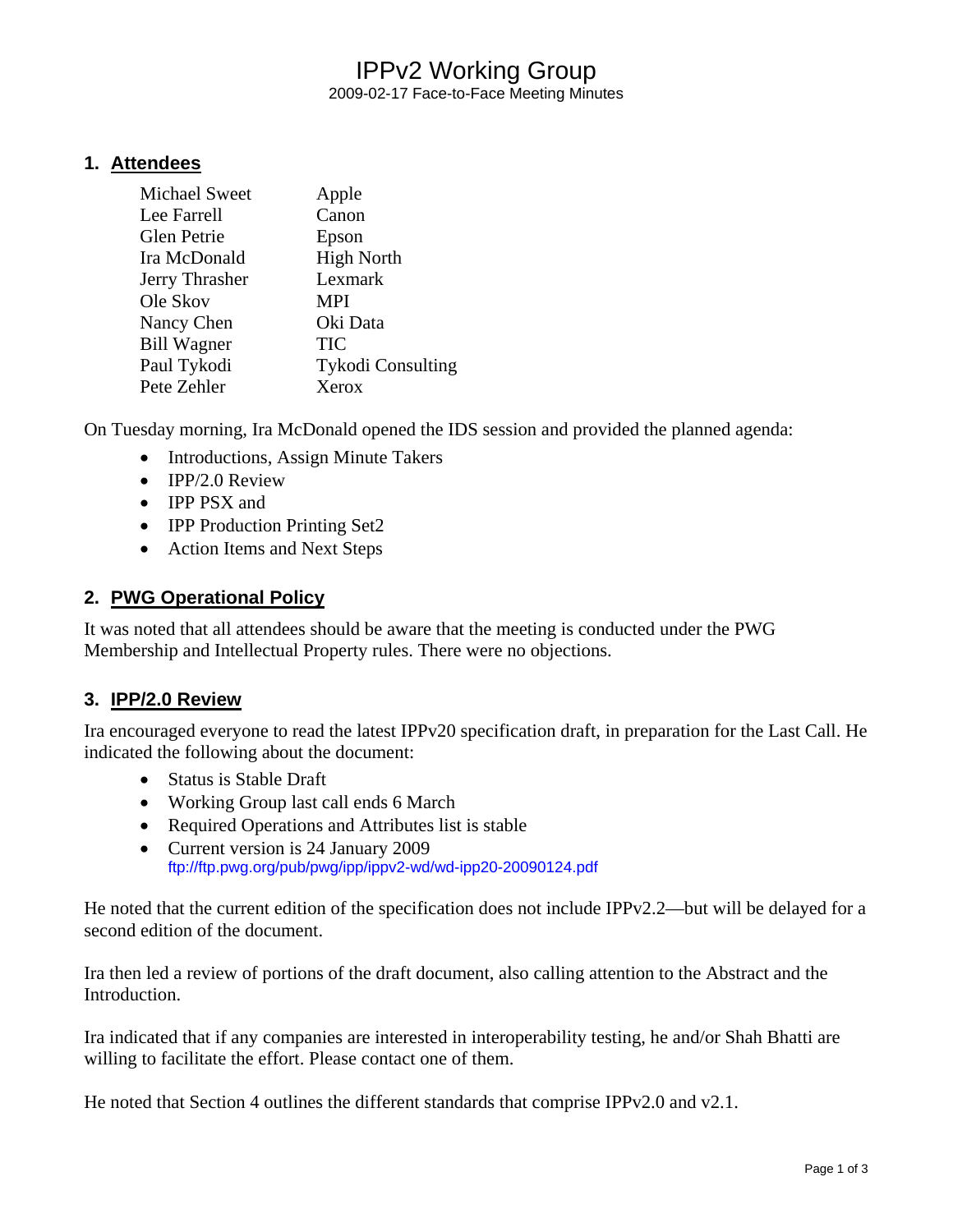# IPPv2 Working Group

2009-02-17 Face-to-Face Meeting Minutes

Section 5 details the specific Operations that are required and optional for each version. Document references are provided for the definitions of each Operation.

Section 6 provides the lists of attributes that are required for the two versions.

A discussion occurred between Ira and Michael about the Media names, as to whether the specification should be silent if an implementation uses a media type to indicate the size. It was agreed that Ira will further clarify change the media size names note for v2.1 to explain correct mapping and recommended behavior.

Ira suggested that a footnote should be added to the table in section 6.3 Required IPP Version 2.1 Attributes indicating that all values of job-hold-until must be supported.

Ira also explained that legacy values of media types should be converted.

Ira noted an error in the v2.1 table of attributes: media-col-ready should be deleted from the table. There was some confusion about the current wording of Note 2 in this table. It needs to clarify better which items are actually OPTIONAL. Some people are interpreting the current note text suggesting that some entries in the table are OPTIONAL. Suggested text: attributes not listed in this table are OPTIONAL.

Section 7 Conformance Requirements needs re-writing for better readability—probably into a tabular format, with additional interoperability conformance information.

Section 8 will also benefit from some additional text.

In Section 9, the phrase "NOTE WELL" will be changed to "IMPORTANT". [Evidently, a few individuals did not like the phrase.]

# **4. IPP PSX**

Ira highlighted the following status of the IPP Printer State Reasons (PSX) document:

- Status is Prototype Draft
- Working Group last call ends 6 March
- IPP <-> Printer MIB mapping tables are stable
- Current version is 8 February 2009 <ftp://ftp.pwg.org/pub/pwg/ipp/wd/wd-ippstate10-20090208.pdf>

He noted that the IPP PSX specification has been prototyped, but no official prototype report was created.

Ira explained that Appendix A provides information on why certain design choices were not taken in the creation of the specification.

He then provided a review of the various sections and an overview of their content.